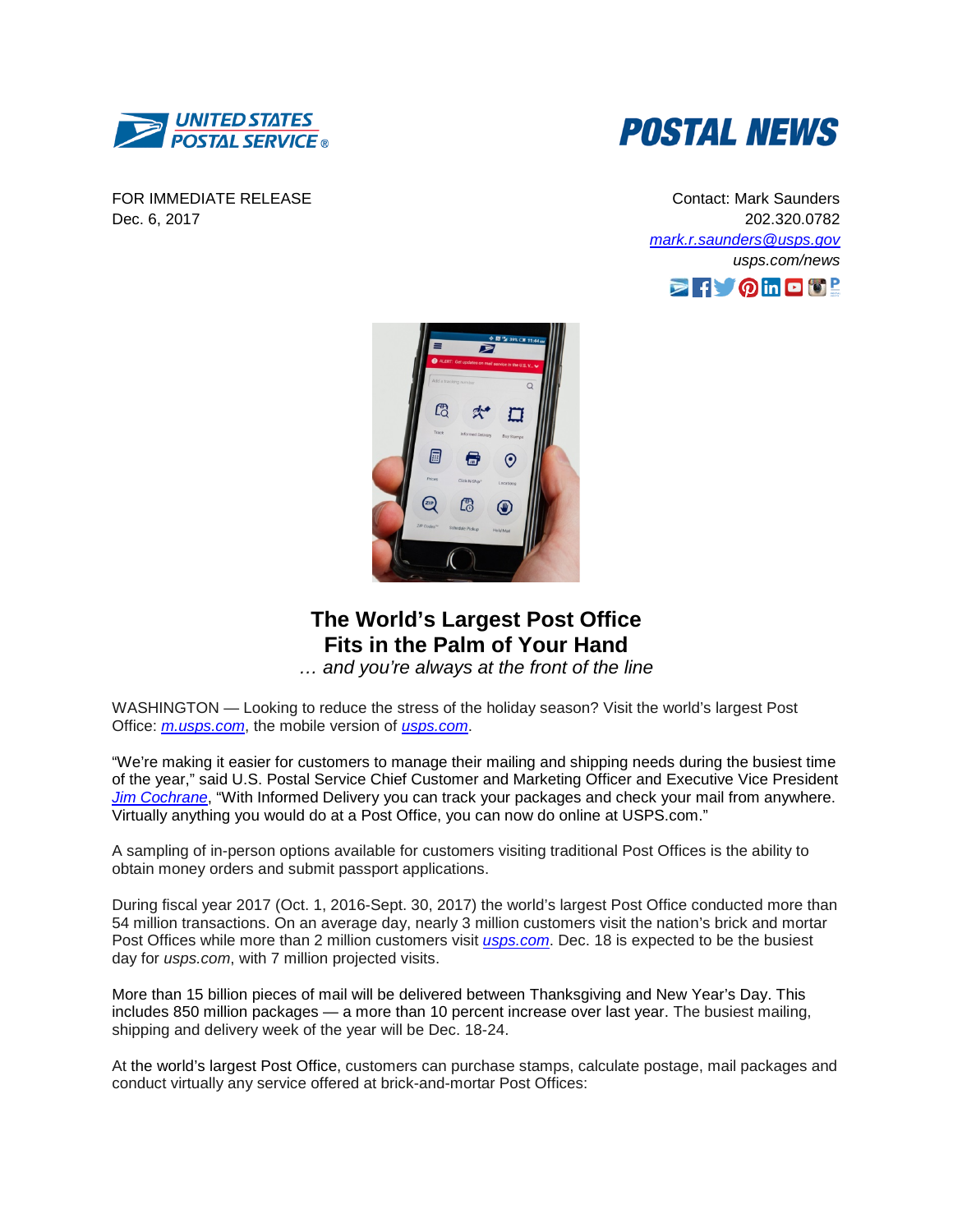- **Buy Stamps and Mailing Supplies** Visit the *[Postal Store](https://store.usps.com/store/home)* to purchase *[stamps](https://store.usps.com/store/results/stamps/_/N-9y93lv?_requestid=667384)* and order *[free](https://store.usps.com/store/results/free-shipping-supplies/shipping-supplies/_/N-alnx4jZ7d0v8v?_requestid=417593)  [shipping](https://store.usps.com/store/results/free-shipping-supplies/shipping-supplies/_/N-alnx4jZ7d0v8v?_requestid=417593) supplies*, including boxes.
- **Calculate Postage** The *[postage price calculator](https://postcalc.usps.com/)* provides estimates for mailing packages, domestically or internationally.
- **Ship Packages** Use *[Click-N-Ship](https://www.usps.com/ship/online-shipping.htm)* as a stress-free tool to pay postage and print shipping labels for holiday gifts from a mobile device or desktop computer. Customers can register on the Click-N-Ship *[sign-in page](https://reg.usps.com/entreg/LoginAction_input?app=GSS&appURL=https://cns.usps.com/labelInformation.shtml)* to start creating shipping labels and pay for postage online.
- **Schedule a Free Package Pickup** *[Schedule a free pickup](https://tools.usps.com/go/ScheduleAPickupAction!input.action)* and carriers will pick up packages during regular mail delivery. Letter carriers pick up shipments for customer using an expedited service such as Priority Mail Express, Priority Mail, First-Class Package Service, International or a Return Service. Multiple pickups can be requested when a *usps.com* account is created.
- **Ship Internationally** Make international shipping easier when *[printing a shipping label](https://www.usps.com/international/international-how-to.htm?)* from home. Use the built-in address form to transfer information into country-specific *[customs forms](https://www.usps.com/international/customs-forms.htm?)*.
- **Track Packages** Easily receive *[incoming package](https://tools.usps.com/go/TrackConfirmAction_input) updates* with real-time delivery notifications within a few minutes of the delivery scan for select packages. Customers can request package email notifications and alerts and schedule a redelivery.
- **Hold Mail** Going away for the holidays? Take advantage of the request *[Hold Mail Service](https://holdmail.usps.com/holdmail/)*. All mail is kept safely at the local Post Office until the recipient returns.
- **Forward Mail** For a fee, mail can be held, packaged and shipped weekly by Priority Mail using *[Premium Forwarding Service](https://www.usps.com/manage/forward.htm)*.

## **The Post Office on your Smartphone**

Customers can do all of this  $-$  all from the comfort of their homes or on the go  $-$  by going to *[usps.com,](https://www.usps.com/)* or downloading the USPS Mobile app on *[iOS](https://itunes.apple.com/us/app/usps-mobile/id339597578?mt=8) or [Android](https://play.google.com/store/apps/details?id=com.usps)* devices to put these services right at their fingertips.



## **Informed Delivery**

The Postal Service offers a new feature this year to help manage incoming mail and package deliveries. *[Informed Delivery](http://about.usps.com/news/national-releases/2017/pr17_075.htm)* is an innovative feature that not only allows customers to digitally preview their lettersized mail, but also track and reschedule package deliveries to ensure someone is able to be home to receive them.

Email notifications and the Informed Delivery dashboard and mobile app include images of letter-sizes mail and color images from participating mailers. Package tracking information on Priority Mail Express, Priority Mail and other parcels is available through the Informed Delivery dashboard and mobile app now — and will be added to email notifications this month. Visit *[informeddelivery.usps.com](https://informeddelivery.usps.com/box/pages/intro/start.action)* for additional information and limitations.

Customers can find mail by dates for domestic, international and APO/FPO/DPO packages, get helpful tips to prepare shipments and additional news and updates throughout the season at the *[USPS Holiday](http://about.usps.com/holidaynews/?utm_source=direct-vanity-url&utm_medium=vanityurl&utm_term=Direct%20vanity%20URL&utm_campaign=Holiday%20news%20vanity%20URL)  [Newsroom](http://about.usps.com/holidaynews/?utm_source=direct-vanity-url&utm_medium=vanityurl&utm_term=Direct%20vanity%20URL&utm_campaign=Holiday%20news%20vanity%20URL)*.